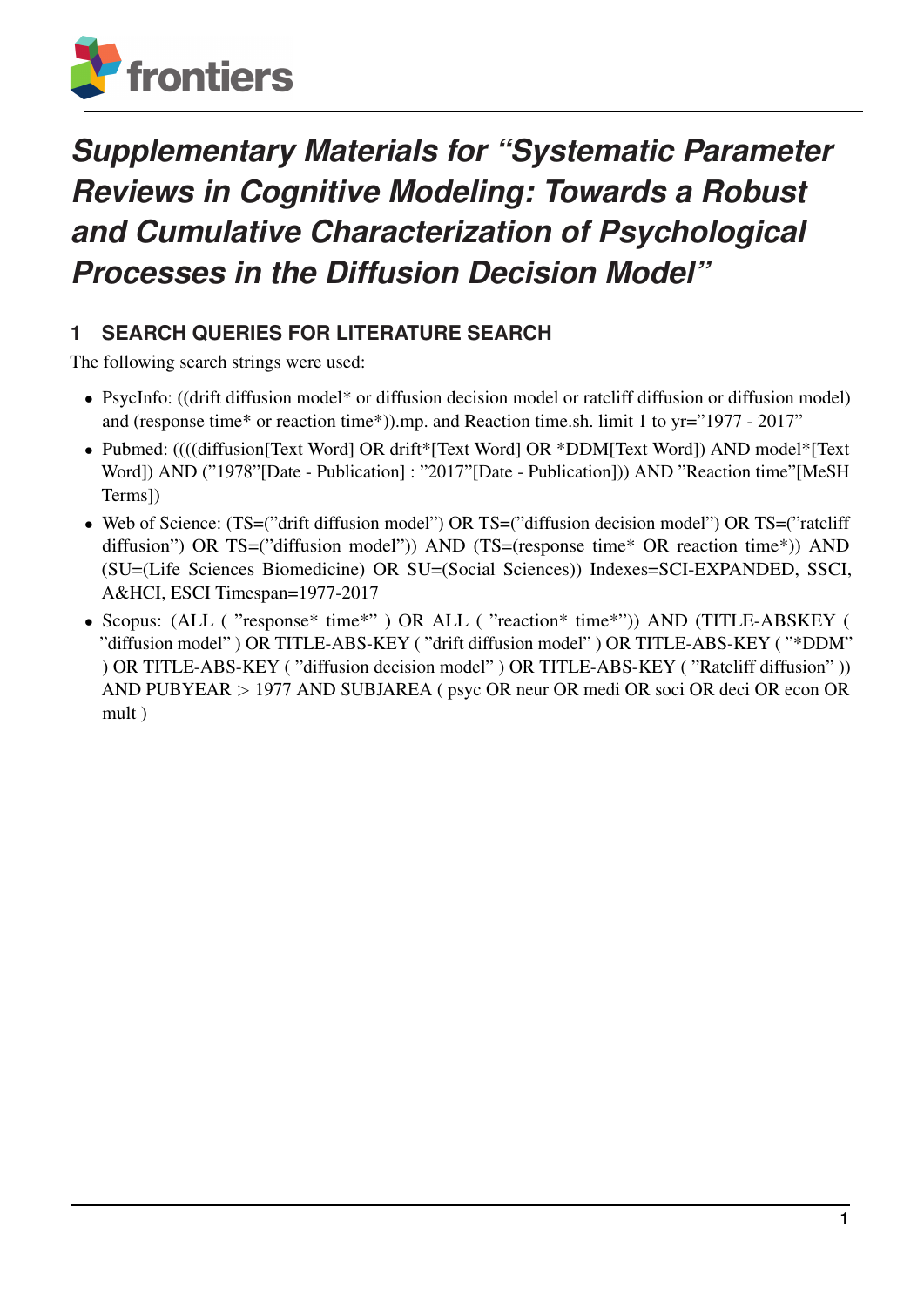#### **2 PARAMETER TRANSFORMATIONS**

The reported parameter estimates were re-scaled to an RT scale in seconds and moment-to-moment variability in drift rate s of 1 as follows:

$$
v = v \times \frac{\sqrt{\text{scaling}}}{\text{scaling}}
$$

$$
a = a \times \sqrt{\text{scaling}}
$$

$$
z = z \times \sqrt{\text{scaling}}
$$

$$
T_{er} = T_{er} \times \text{RT scaling}
$$

$$
s_v = s_v \times \frac{\sqrt{\text{scaling}}}{\text{scaling}}
$$

$$
s_z = s_z \times \sqrt{\text{scaling}}
$$

$$
s_{T_{er}} = s_{T_{er}} \times \text{RT scale},
$$

where scaling  $= RT$  scaling  $\times$  s scaling. For instance, suppose we want to re-scale parameter estimates from milliseconds to seconds and from  $s = 0.1$  to  $s = 1$ . The scaling factor would be computed as scaling  $=$   $\frac{1}{1000} \times 10$ . Bias  $z_r = \frac{z}{a}$  $\frac{z}{a}$  and  $s_{z_r} = \frac{s_z}{a}$  $\frac{s_z}{a}$  require no scaling. The value of non-decision time  $T_{er}$  and  $s_{Ter}$  are not affected by the value of s, therefore, only the RT scaling is necessary.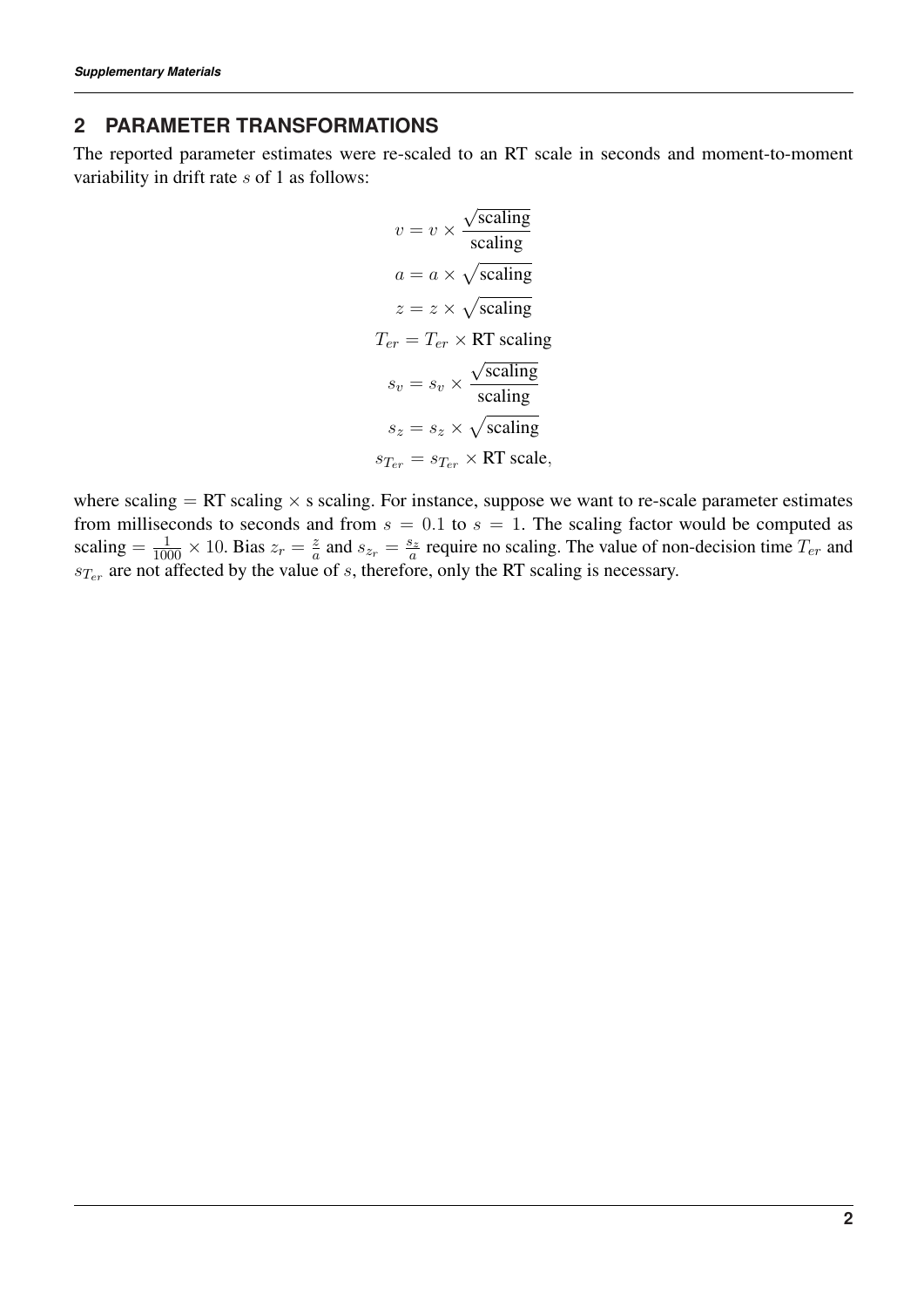## **3 PARADIGM–SPECIFIC INFORMATIVE PRIOR DISTRIBUTIONS**

We provide two examples of paradigm–specific priors. We chose the two most common tasks in our database: the lexical decision task (33 articles) and the random dot motion task (18 articles). We generated informative prior distributions according to the methodology described in the main text, with the following modifications.

- 1. With one exception, all lexical decision studies mapped "word" responses onto the upper decision boundary, so  $z_r$  reflects a bias towards "word" responses over "non-word" responses. In the remaining case, the article did not provide sufficient information to determine the mapping between response options and boundaries. After excluding this single study, we collapsed all  $z_r$  estimates in a distribution, but —unlike in the main analyses where we treated the assignment of responses to boundaries as arbitrary — we did not mirror the distribution of  $z_r$ .
- 2. As our database contained only 18 random dot motion studies, the number of data points for  $z_r$  and the across-trial variability parameters was very low with only 10 or even fewer estimates. Therefore, we only constructed prior distributions for  $v$ ,  $a$ , and  $T_{er}$ .

The resulting prior distributions for the lexical decision task and the random dot motion task are shown in Table [S1](#page-2-0) and Figure [S1,](#page-3-0) and Table [S2](#page-4-0) and Figure [S2,](#page-5-0) respectively.

| <b>DDM</b> Parameter | N   | Distribution                         | Weight | Location/Shape Scale df |      |      | T-LB T-UB E-LB |      | E-UB |
|----------------------|-----|--------------------------------------|--------|-------------------------|------|------|----------------|------|------|
|                      | 382 | truncated normal* & truncated normal | 0.55   | 2.33                    | 0.58 |      | + Inf          | 0.06 | 8.73 |
| $\boldsymbol{a}$     | 130 | lognormal* & truncated normal        | 0.76   | 0.32                    | 0.32 |      | + Inf          | 0.74 | 3.93 |
| $z_r$                | 38  | truncated t                          |        | 0.52                    | 0.01 | 0.67 |                | 0.31 | 0.77 |
| $T_{er}$             | 152 | truncated normal* & lognormal        | 0.53   | 0.44                    | 0.03 |      | $+$ Inf        | 0.35 | 0.90 |
| $s_v$                | 83  | truncated normal* & gamma            | 0.89   | 1.16                    | 0.58 |      | + Inf          | 0.01 | 2.68 |
| $s_{z_r}$            | 69  | truncated normal                     |        | 0.34                    | 0.19 |      |                | 0.01 | 0.70 |
| $s_{T_{er}}$         | 83  | gamma* & truncated normal            | 0.94   | 17.37                   | 0.01 |      | + Inf          |      | 0.83 |

<span id="page-2-0"></span>Table S1. Informative Priors Distributions for the Lexical Decision Task

*Note*. N: The number of unique estimates; Weight: The mixture weight of the dominant distribution component; df: degrees of freedom; T-LB: theoretical lower bound of the prior distribution; T-UB: theoretical upper bound of the prior distribution.; E-LB: lower bound of the empirical parameter estimates; E-UB: upper bound of the empirical parameter estimates; \*: dominant distribution component.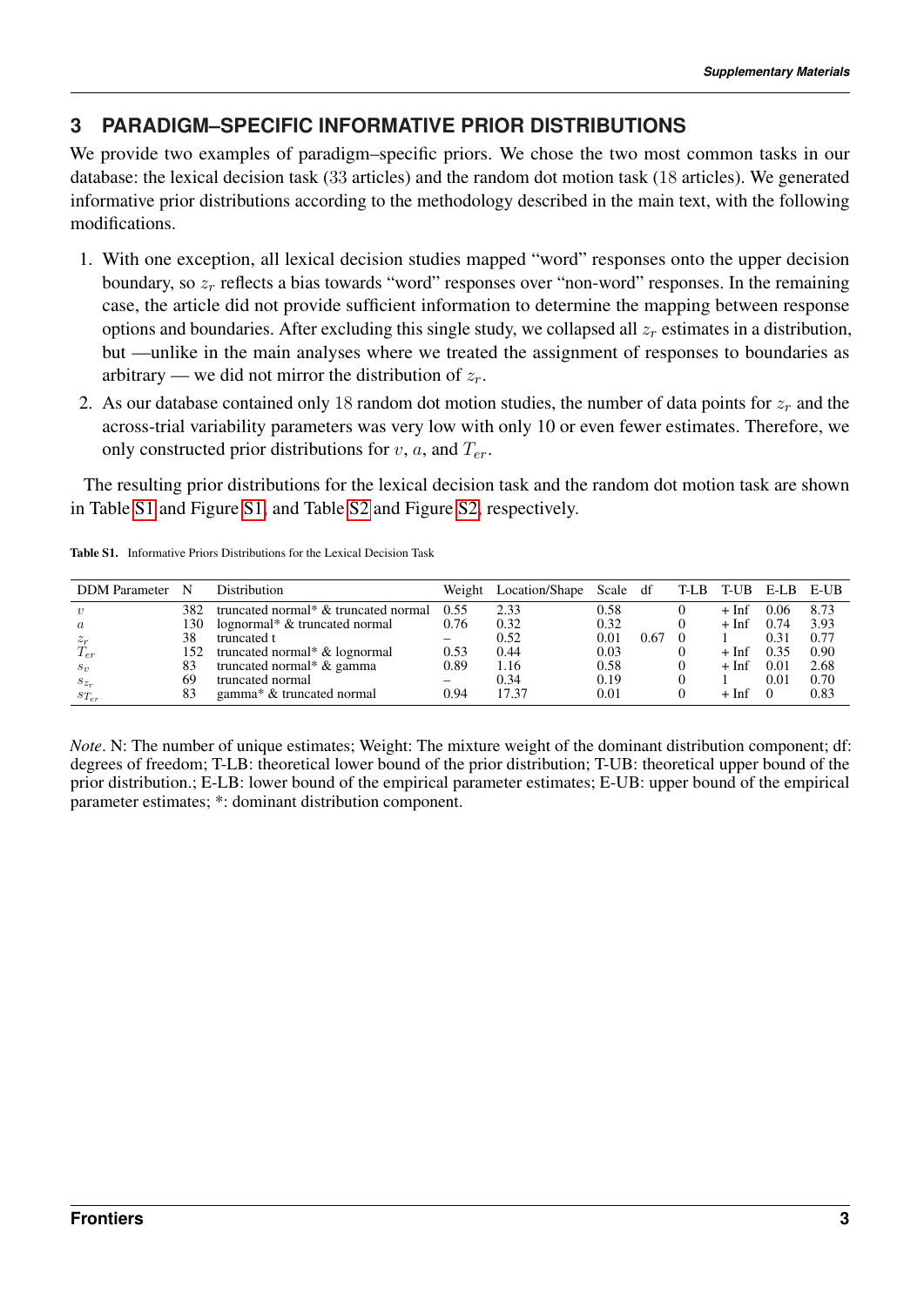

<span id="page-3-0"></span>Figure S1. *Prior Distributions for the Lexical Decision Task*. The red lines show the best fitting theoretical distributions or the dominant theoretical distribution components with the highest mixture weight (i.e., the proposed informative prior distributions). The black lines show the non-dominant distribution components. N: number of unique estimates.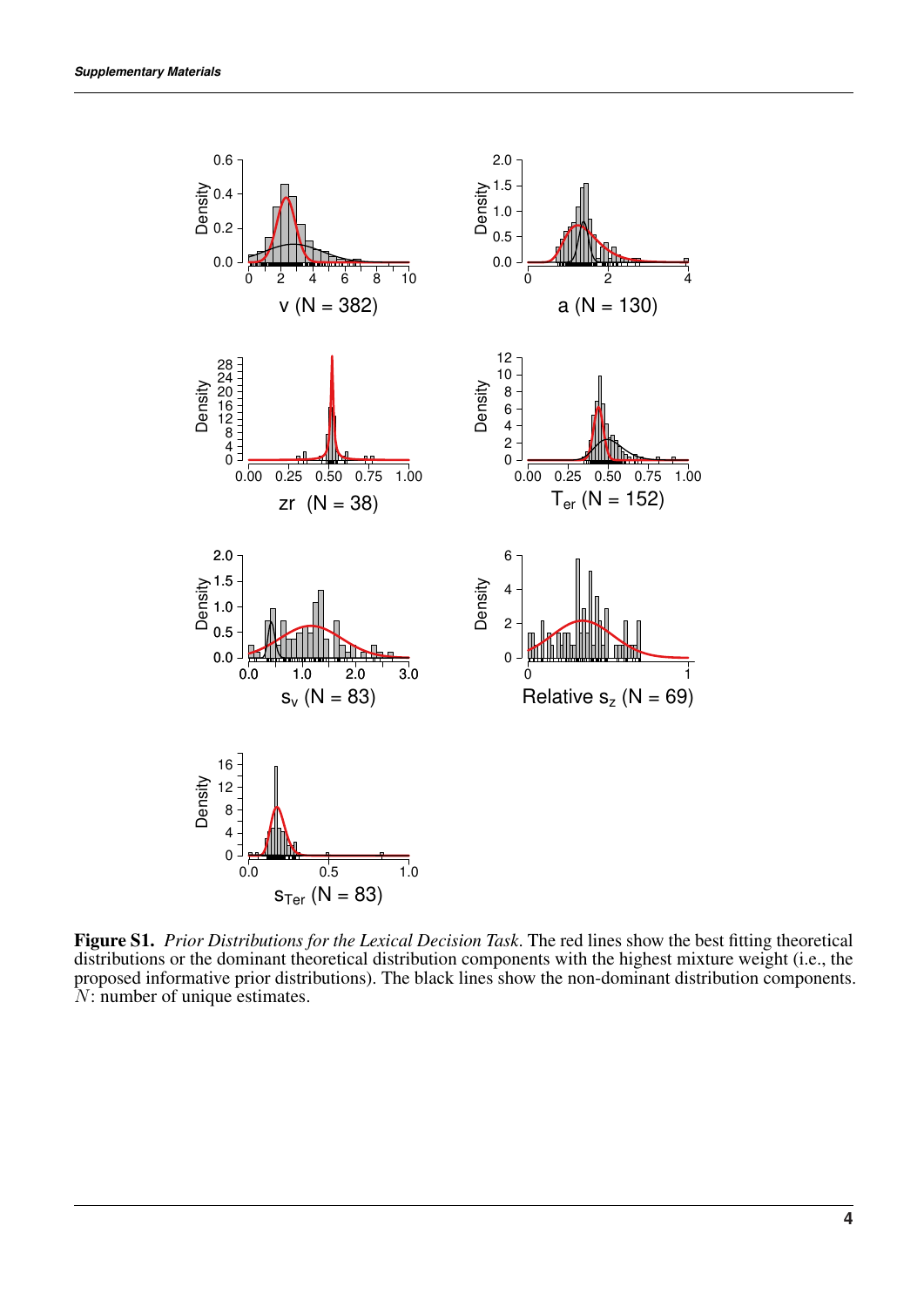| DDM Parameter N                |    | <b>Distribution</b>                               |                    | Weight Location/Shape Scale T-LB T-UB E-LB E-UB |                       |                                         |      |                       |
|--------------------------------|----|---------------------------------------------------|--------------------|-------------------------------------------------|-----------------------|-----------------------------------------|------|-----------------------|
| $\eta$<br>$\alpha$<br>$T_{er}$ | 86 | 144 truncated normal<br>gamma* & gamma<br>Weibull | $\sim$ $-$<br>0.89 | $-207.1$<br>12.19<br>5.12                       | 25.88<br>0.10<br>0.44 | $+$ Inf 0.01<br>$+$ Inf 0.50<br>$+$ Inf | 0.00 | 17.65<br>5.70<br>0.56 |

<span id="page-4-0"></span>Table S2. Informative Priors Distributions for the Random Dot Motion Task

*Note*. N: The number of unique estimates; Weight: The mixture weight of the dominant distribution component; df: degrees of freedom; T-LB: theoretical lower bound of the prior distribution; T-UB: theoretical upper bound of the prior distribution.; E-LB: lower bound of the empirical parameter estimates; E-UB: upper bound of the empirical parameter estimates; \*: dominant distribution component.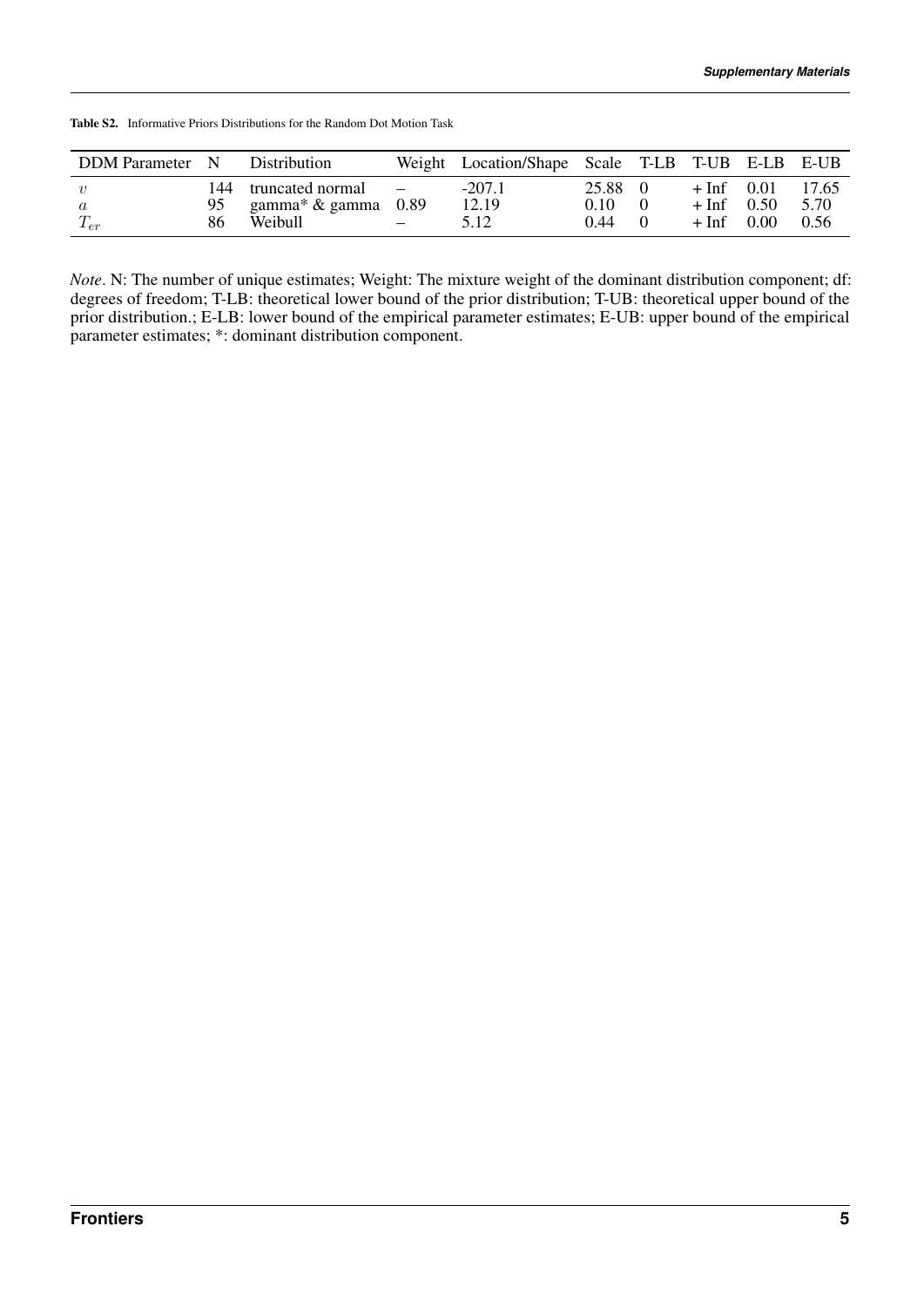

<span id="page-5-0"></span>Figure S2. *Prior Distributions for the Random Dot Motion Task*. The red lines show the best fitting theoretical distributions or the dominant theoretical distribution components with the highest mixture weight (i.e., the proposed informative prior distributions). The black lines show the non-dominant distribution components. N: number of unique estimates.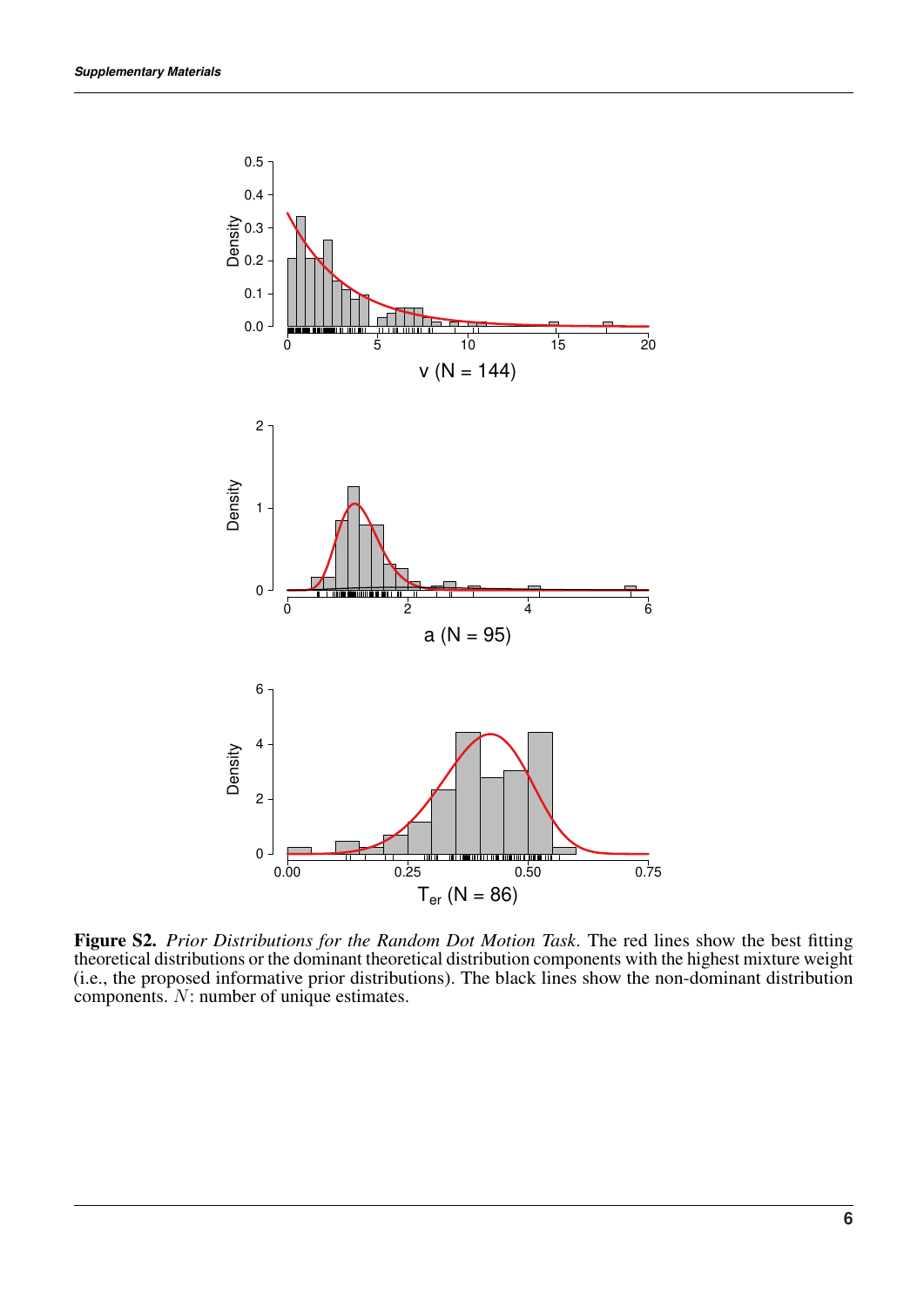## **4 INFORMATIVE PRIOR DISTRIBUTIONS FOR NON-CLINICAL POPULATIONS**

Here we provide informative prior distributions for applications with healthy populations, after excluding the 29 clinical studies from the database. We generated informative prior distributions according to the methodology described in the main text. The resulting prior distributions are shown in Table [S3](#page-6-0) and Figure [S3.](#page-7-0)

| <b>DDM</b> Parameter | N    | <b>Distribution</b>           |                                | Weight Location/Shape Scale df |      |      | T-LB T-UB E-LB E-UB |          |       |
|----------------------|------|-------------------------------|--------------------------------|--------------------------------|------|------|---------------------|----------|-------|
|                      | 1579 | gamma* & gamma                | 0.65                           | 1.39                           | 1.72 |      | $+$ Inf             | 0.01     | 13.79 |
| $\boldsymbol{a}$     | 731  | truncated normal* & lognormal | 0.73                           | 1.24                           | 0.40 |      | $+$ Inf             | 0.11     | 6.80  |
| Mirrored $z_r$       | 164  | truncated t                   |                                | 0.5                            | 0.04 | 2.65 |                     | 0.04     | 0.96  |
| $T_{er}$             | 718  | gamma* & gamma                | 0.86                           | 22.17                          | 0.02 |      | $+$ Inf             | 0.00     | 3.69  |
| $S_{\eta}$           | 282  | truncated normal* & gamma     | 0.79                           | 1.32                           | 0.72 |      | $+$ Inf             | 0.00     | 3.45  |
| $s_{z_r}$            | 248  | truncated normal              | $\qquad \qquad \longleftarrow$ | 0.33                           | 0.22 |      |                     | 0.01     | 0.85  |
| $s_{T_{er}}$         | 318  | truncated normal* & lognormal | 0.80                           | 0.17                           | .05  |      | $+$ Inf             | $\Omega$ | 4.75  |

<span id="page-6-0"></span>Table S3. Informative Priors Distributions for non-clinical Populations

*Note*. N: The number of unique estimates; Weight: The mixture weight of the dominant distribution component; df: degrees of freedom; T-LB: theoretical lower bound of the prior distribution; T-UB: theoretical upper bound of the prior distribution.; E-LB: lower bound of the empirical parameter estimates; E-UB: upper bound of the empirical parameter estimates; \*: dominant distribution component.